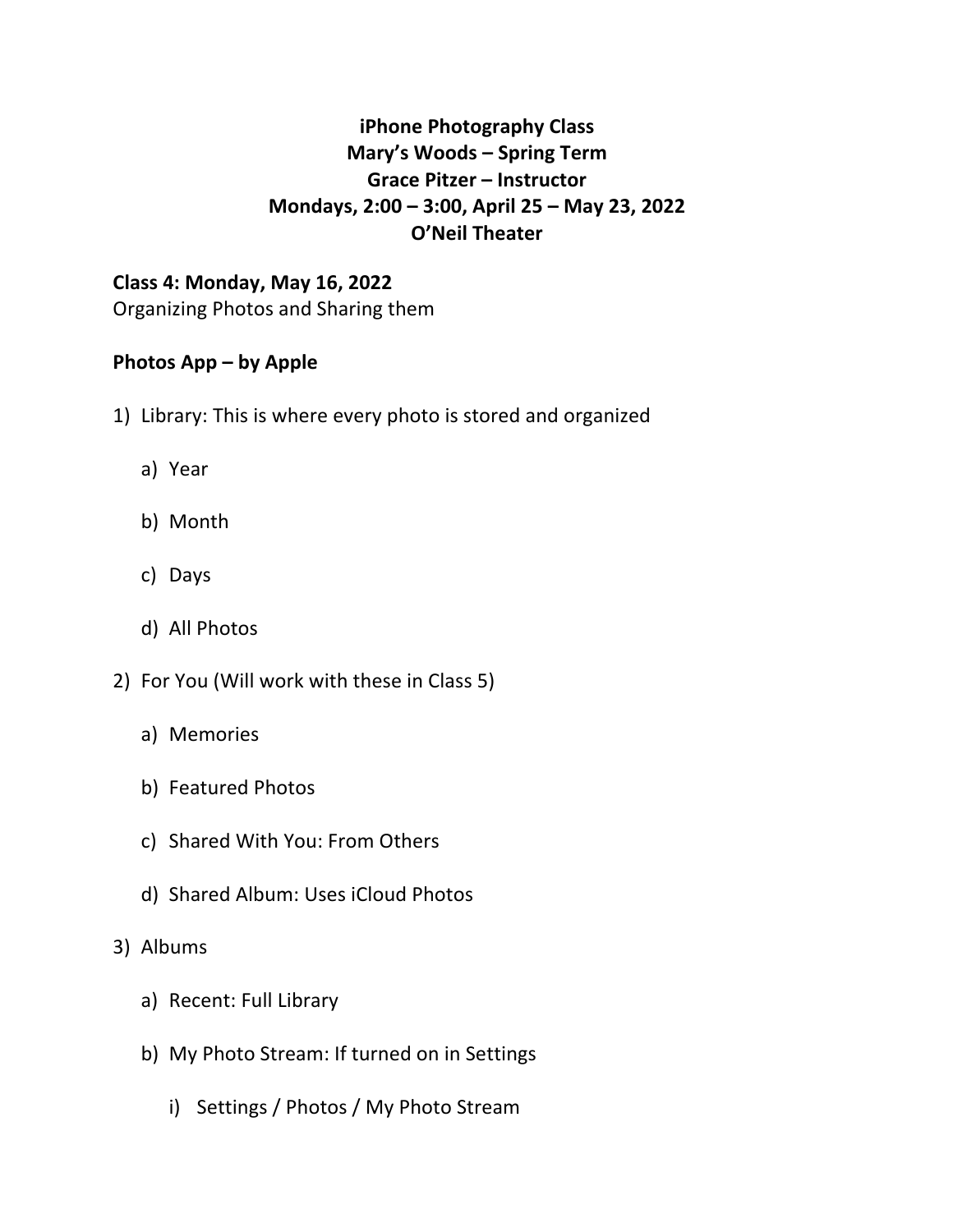- ii) Sends to other devices
- iii) Keeps for 30 days
- iv) NOT automatically saved to your library
- v) Stores photos & videos to Cloud so you can see on other devices
- c) Favorites
	- i) Mark by tapping heart on a picture
	- ii) Quick way to find special photos
- d) Shared Albums: Set up in settings
- e) People & Places
- 4) Media Types: Your phone knows what kind of picture and files them

accordingly

- a) Videos
- b) Selfies
- c) Live Photos: Includes Loop, Bounce and Long Exposure
- d) Panorama
- e) Time Lapse
- f) Slo-Mo
- g) Cinematic
- h) Bursts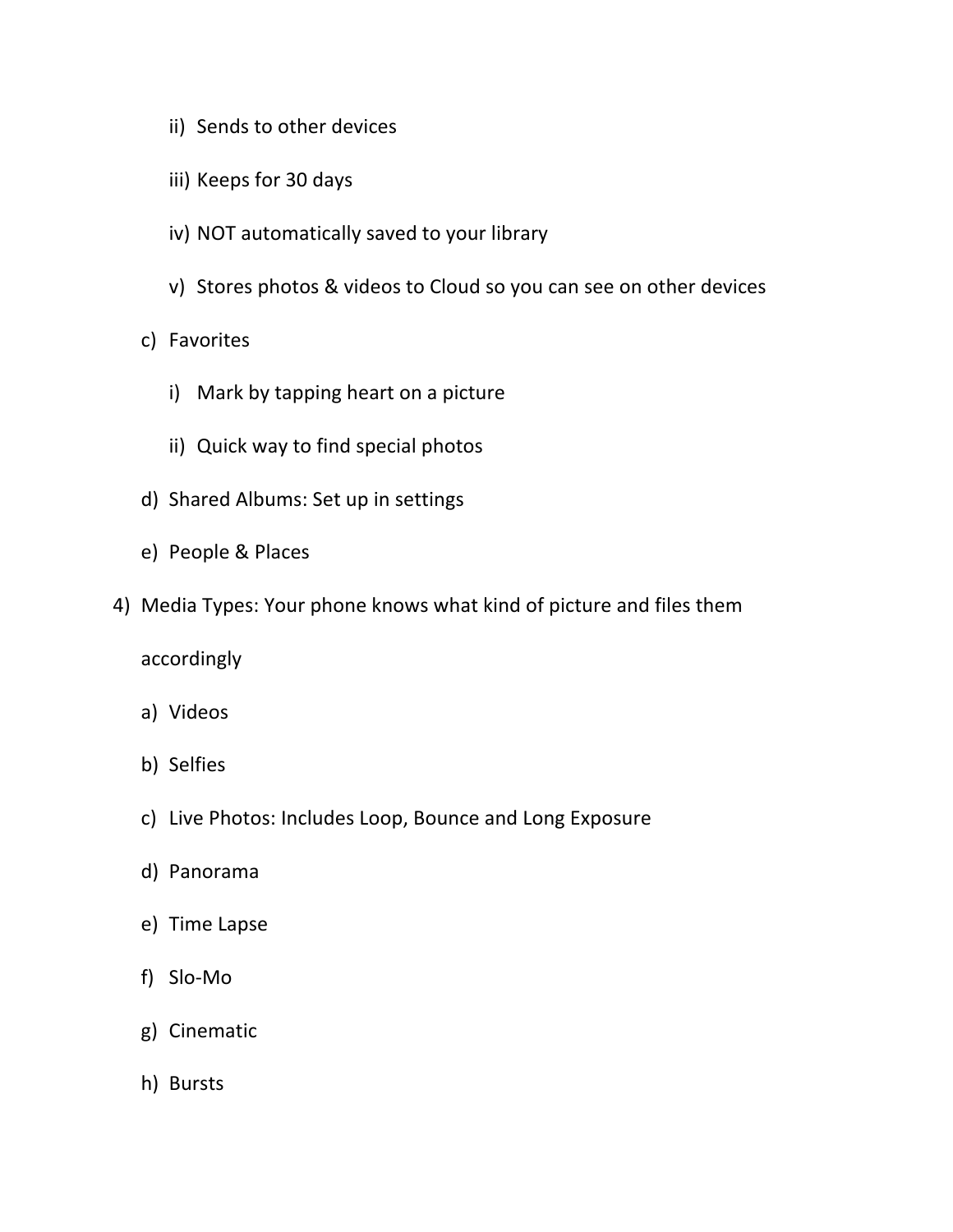- i) Screenshots
- j) Animated: From Live shots Looped and Bounced
- k) RAW
- 5) Utilities
	- a) Imports: from other people
	- b) Hidden: Pictures in here don't show anywhere else, but you can unhide
	- c) Recently Deleted: Stay for 29 Days
- 6) My Albums: Create your own albums to keep picture organized your way
	- a) Go to Recent Album
	- b) Tap Select
	- c) Tap pictures you want in the album, doesn't have to be all, can add later
	- d) Blue circle with check mark will appear on the picture
	- e) Tap the Share Icon
	- f) Select Add to Album
	- g) Tap New Album if this is first
	- h) Type Name of Album
	- i) Tap Save All selected pictures will whip into the album
	- j) Add More Picture to Album: Repeat #  $a f$
	- k) Select Existing Album and tap it. They will fall right in.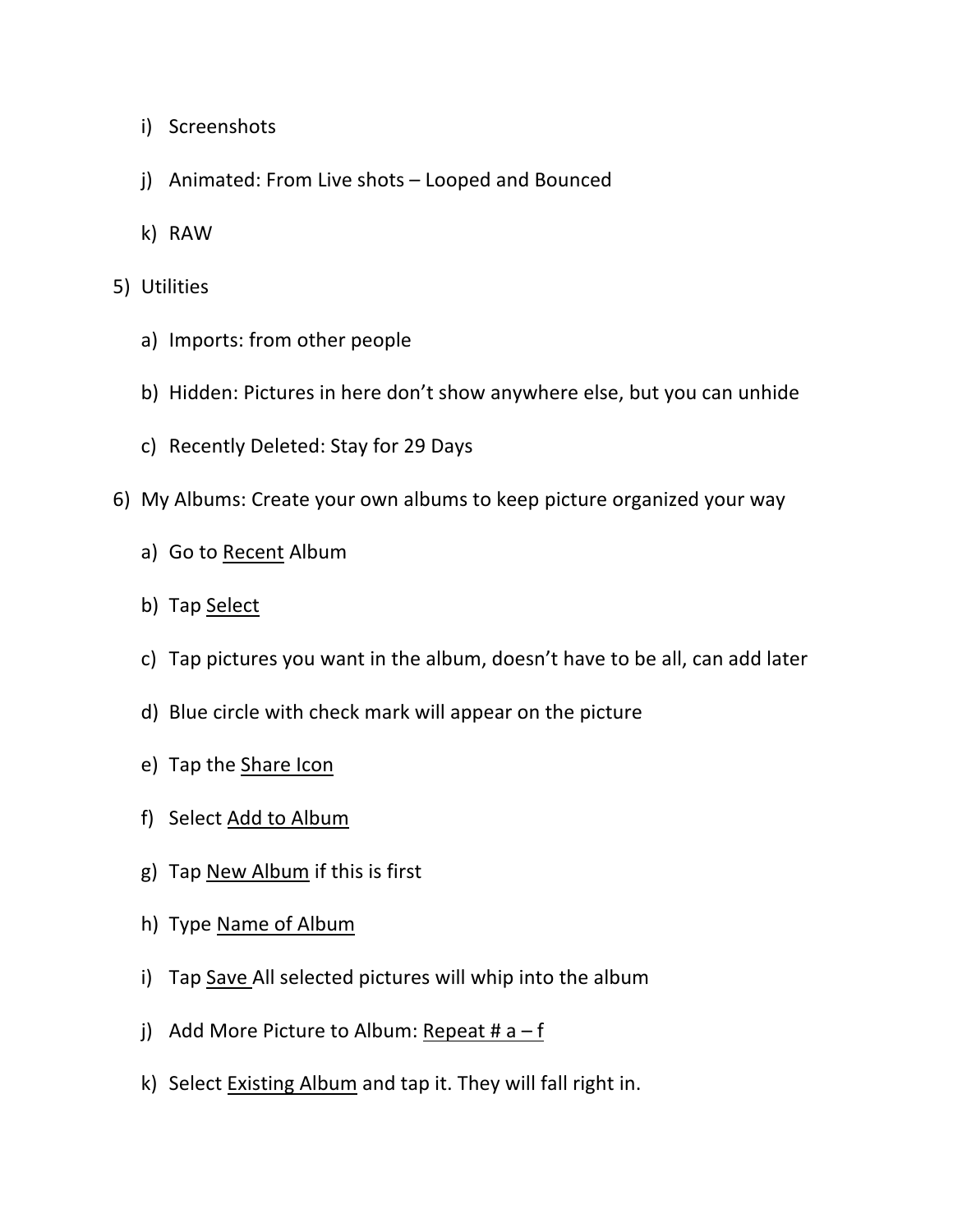l) When Done – Tap Cancel

### **Searching for Pictures**

- 1) Moments
- 2) People
- 3) Places
- 4) Categories

#### **Sharing Photos With Others**

- **1) Email**
	- a) Select photo(s) you want to send
	- b) Tap Share Icon
	- c) Choose Mail
		- i) Message will open
			- (1) Put address(s) in To: field
			- (2) Put in a Subject
		- ii) Write any message you want to send with the picture(s)
		- iii) Tap SEND button: Blue Circle
		- iv) Choose Resolution you want to send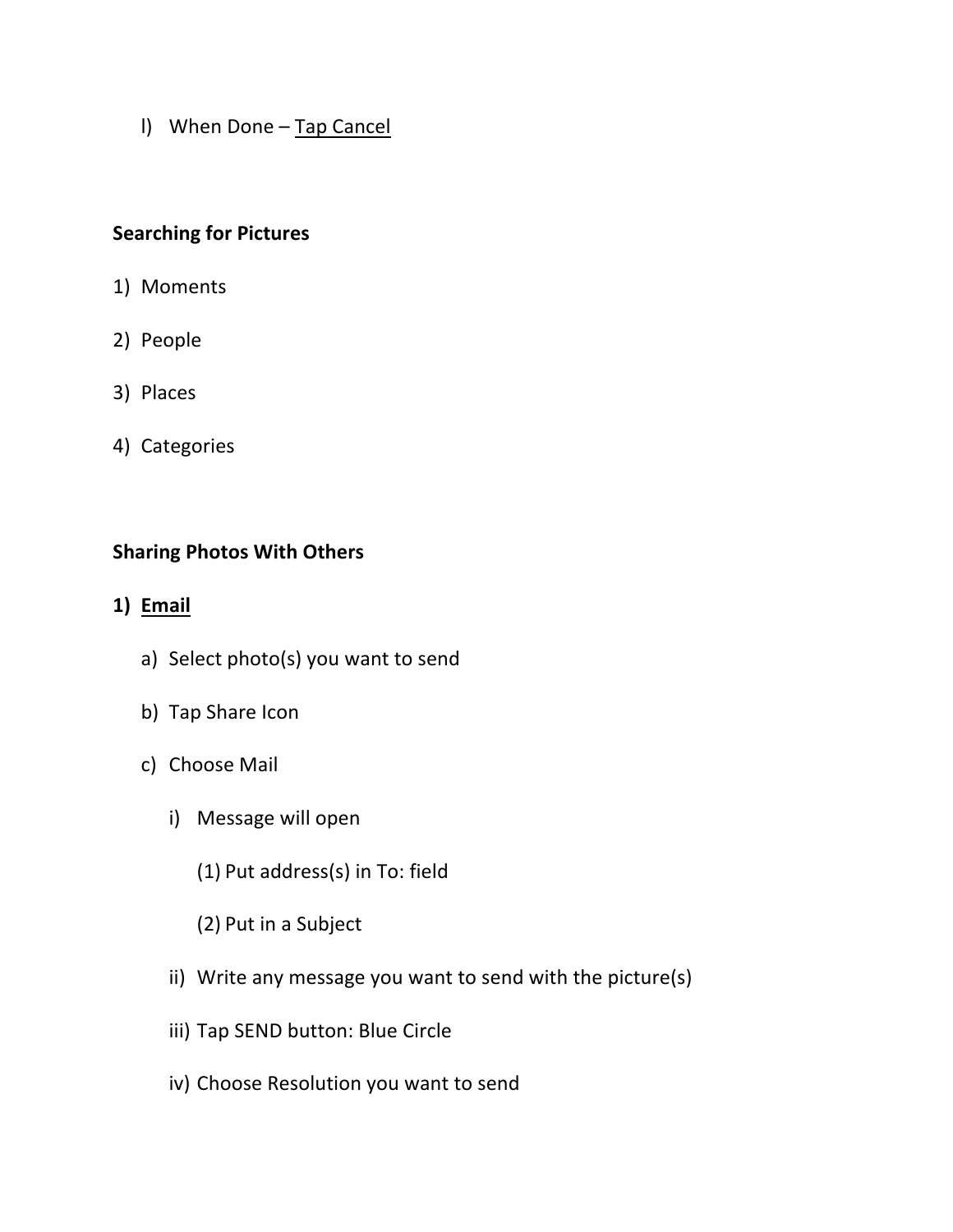- (1) Small
- (2) Medium
- (3) Large
- (4) Actual Size
- v) Know how recipient is going to use the picture
	- (1) Just look at it on a device
	- (2) Print it: needs Actual Size
- vi) Comcast allows about 10MB messages

#### **2) Text Messages**

- a) Select photo(s) to share
- b) Tap Share Icon
- c) Choose Messages Icon
	- i) Add a new phone number or email
	- ii) OR Choose a message thread that already exists
- d) Tap into the Message field and write something
- e) Tap the Camera Icon to take a picture, OR the App Icon to find a picture
- f) Tap the Photos App Icon, look for the picture(s) you want to include and tap them
- g) Tap the Send Icon